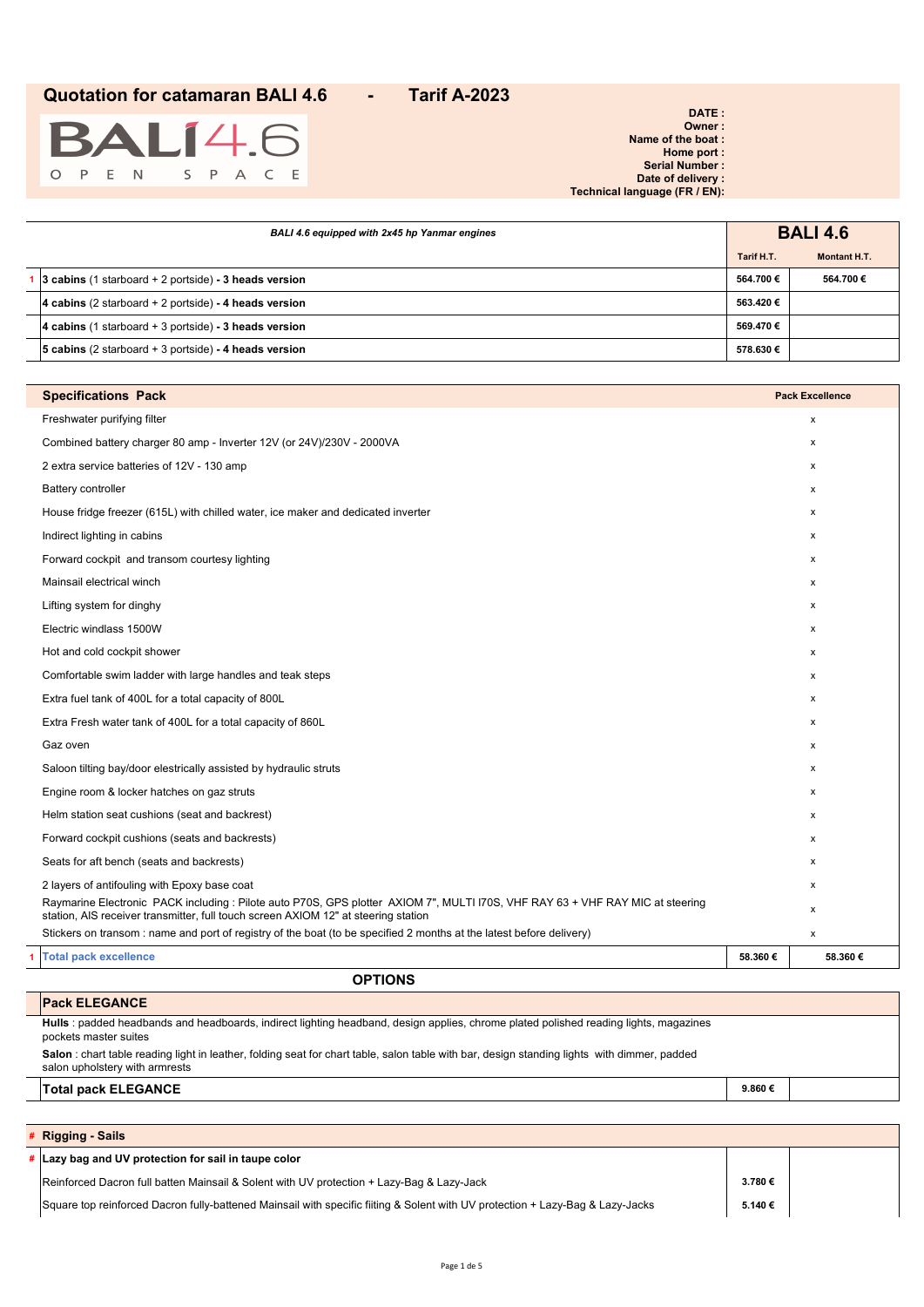

**DATE : Owner : Name of the boat : Home port : Serial Number : Date of delivery : Technical language (FR / EN):**

| BALI 4.6 equipped with 2x45 hp Yanmar engines                                                              |            | <b>BALI 4.6</b>     |
|------------------------------------------------------------------------------------------------------------|------------|---------------------|
|                                                                                                            | Tarif H.T. | <b>Montant H.T.</b> |
| Triradial Code 0 (80m <sup>2</sup> ) with anti-rotation cable                                              | 6.680€     |                     |
| Asymetric spinaker + sheets                                                                                | 6.190€     |                     |
| Aluminum V boom with LED lighting                                                                          | 11.550€    |                     |
| Code 0 rigging : bow spirit, furler, bobstays, blocks & deck fitting                                       | 7.150€     |                     |
| Spinnaker rigging: bowsprit, halyard, sheets, deck fitting & blocks (not necessary if code 0 gear ordered) | 4.640 €    |                     |
| 2 winches for head sails                                                                                   | 2.920€     |                     |
| 2 Electric winches for head sails                                                                          | 6.160€     |                     |
| Electric winch for solent                                                                                  | 2.930€     |                     |
| Mast in 2 parts                                                                                            | 1.490 €    |                     |

|  | # Mecanics - Safety Equipment |  |
|--|-------------------------------|--|
|  |                               |  |

| 2 x Yanmar 57hp instead of Yanmar 45hp                                                                                                                                                                          | 5.740 € |  |
|-----------------------------------------------------------------------------------------------------------------------------------------------------------------------------------------------------------------|---------|--|
| Kit of two additional alternators 12V 125A                                                                                                                                                                      | 4.540 € |  |
| ZF electric controls instead of cable motor controls                                                                                                                                                            | 10.350€ |  |
| Pair of 3 blades folding propellers                                                                                                                                                                             | 3.280€  |  |
| ONAN Genset generator 7KW 50hz with soundshield and remote control 230V                                                                                                                                         | 22.560€ |  |
| ONAN Genset generator 11KW 50hz with soundshield and remote control 230V                                                                                                                                        | 26.630€ |  |
| ONAN Genset generator 9KW 60hz with soundshield and remote control 120V                                                                                                                                         | 23.590€ |  |
| ONAN Genset generator 13,5KW 60hz with soundshield and remote control 120V                                                                                                                                      | 28.710€ |  |
| Kit solar panels : 5 x 100W panels (500W)                                                                                                                                                                       | 4.980€  |  |
| Primary 120V electrical system instead of 230V (with boiler, bat.charger, outlets, converter) and pre-installation of electrical connections<br>(coffee machine, microwave, TV, washing machine and dishwasher) | 4.060€  |  |
| Remote control with chain counter at helm station                                                                                                                                                               | 1.080€  |  |
| Safety equipment for 8 with Life-raft (without EPIRB)                                                                                                                                                           | 5.600€  |  |
| Safety equipment for 10 with Life-raft (without EPIRB)                                                                                                                                                          | 6.320€  |  |
| Safety equipment for 12 with Life-raft (without EPIRB)                                                                                                                                                          | 6.510€  |  |
| Extra for 2 layers of <b>tropical antifouling</b> with Epoxy base coat instead of standard                                                                                                                      | 3.090€  |  |

#### **# Comfort**

| Reverse cycle aircond. in hulls (3 cabins version) 230V/50Hz                              | 27.150€  |  |
|-------------------------------------------------------------------------------------------|----------|--|
| Reverse cycle aircond. in hulls (4 cabins version : 2 starboard + 2 portside) $230V/50Hz$ | 30.670€  |  |
| Reverse cycle aircond. in hulls (4 cabins version : 1 starboard + 3 portside) 230V/50Hz   | 30.670€  |  |
| Reverse cycle aircond. in hulls (5 cabins version : 2 starboard $+$ 3 portside) 230V/50Hz | 31.550€  |  |
| Reverse cycle aircond. in salon 230V/50Hz (needs option aircond. in hulls)                | 13.560€  |  |
| Reverse cycle aircond. in hulls (3 cabins version) 120V/60Hz                              | 29.100€  |  |
| Reverse cycle aircond. in hulls (4 cabins version : 2 starboard + 2 portside) 120V/60Hz   | 34.290€  |  |
| Reverse cycle aircond. in hulls (4 cabins version : 1 starboard + 3 portside) 120V/60Hz   | 34.290€  |  |
| Reverse cycle aircond. in hulls (5 cabins version : 2 starboard $+3$ portside) 120V/60Hz  | 35.180€  |  |
| Reverse cycle aircond. in salon 120V/60Hz (needs option aircond. in hulls)                | 16.480€  |  |
| Tilting forward windows with locking system in open position                              | 2.160 €  |  |
| Central heating system in hulls and salon (incompatible with aircond. option)             | 12.850€  |  |
| Low consumption 12V 105L/H watermaker (solar panels and/or alternators recommended)       | 14.270 € |  |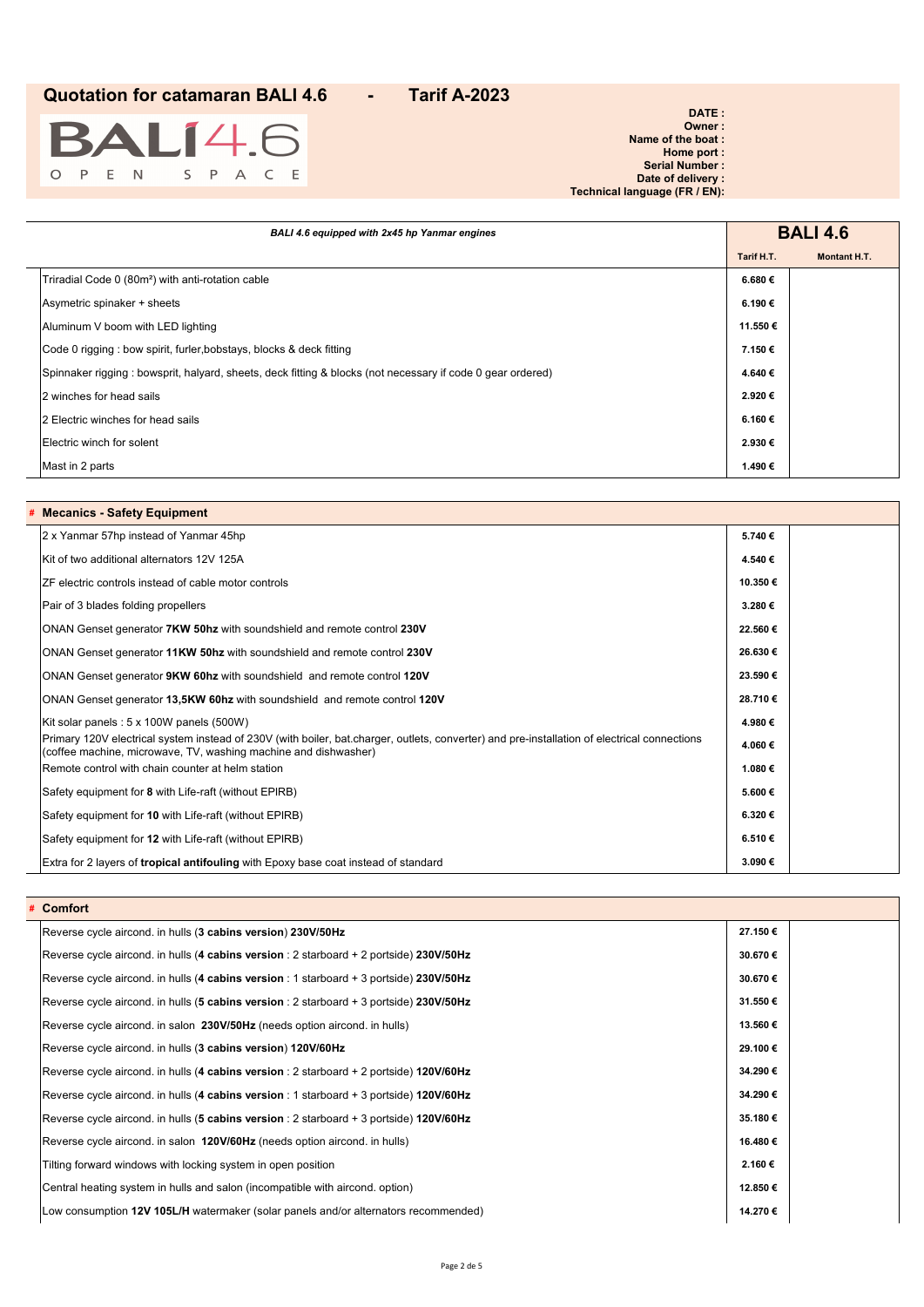

**DATE : Owner : Name of the boat : Home port : Serial Number : Date of delivery : Technical language (FR / EN):**

| BALI 4.6 equipped with 2x45 hp Yanmar engines                                                            |            | <b>BALI 4.6</b>     |
|----------------------------------------------------------------------------------------------------------|------------|---------------------|
|                                                                                                          | Tarif H.T. | <b>Montant H.T.</b> |
| Watermaker 230V 240L/H (required genset)                                                                 | 18.220 €   |                     |
| Watermaker 120V 240L/H (required genset)                                                                 | 19.910 €   |                     |
| Large model freshwater electric toilet (specify number and location)                                     | 1.070 €    |                     |
| sea water pump at galley & anchor                                                                        | 1.460 €    |                     |
| 1 fan per cabin and forepeak (specify accoording to choosen version)                                     | 180€       |                     |
| Dish-washer for 9 sets 230V                                                                              | 2.400 €    |                     |
| Micro-wave oven 230V                                                                                     | 670€       |                     |
| 4 burners cooking hob in glass and large capacity oven instead of standard size                          | 1.390 €    |                     |
| Pot holders on burner cooking                                                                            | 170€       |                     |
| 3kg/1,5kg washer-dryer machine integrated in furniture bathroom 230V, for owner's version 3 and 4 cabins | 1.960 €    |                     |
| 6kg/1,5kg washer-dryer machine integrated in furniture bathroom 230V, for owner's version 3 and 4 cabins | 2.370 €    |                     |

| Interior setup                                                                                                             |           |  |
|----------------------------------------------------------------------------------------------------------------------------|-----------|--|
| <b>Portside</b> forepeak layout (shower and head)                                                                          | 5.150€    |  |
| Access from forward cabin to <b>portside</b> forepeak (incompatible with the forepeak)                                     | 1.140 €   |  |
| <b>Starboard</b> forepeak layout (matress, blackout curtain and porthole)                                                  | 3.030 €   |  |
| Access from forward cabin to <b>starboard</b> forepeak (except owner's hull)                                               | 1.140 €   |  |
| Plexiglass blackout pleated blinds, porthole floats (3 cabins version)                                                     | 5.890€    |  |
| Plexiglass blackout pleated blinds, porthole floats ( <b>4 cabins version</b> : 2 starboard + 2 portside)                  | 5.890€    |  |
| Plexiglass blackout pleated blinds, porthole and aft cabin access bay floats (4 cabins version : 1 starboard + 3 portside) | 5.890€    |  |
| Plexiglass blackout pleated blinds, porthole and aft cabin access bay floats (5 cabins version : 2 starboard + 3 portside) | 6.050€    |  |
| Mosquito screens for portholes (3 cabins version)                                                                          | 1.910 €   |  |
| Mosquito screens for portholes (4 cabins version : 2 starboard + 2 portside)                                               | 1.910 €   |  |
| Mosquito screens for portholes (4 cabins version : 1 starboard + 3 portside)                                               | 1.910 €   |  |
| Mosquito screens for portholes (5 cabins version : 2 starboard + 3 portside)                                               | 2.030€    |  |
| Safe box                                                                                                                   | 1.100€    |  |
| Elastomere box spring for (3 cabins version)                                                                               | 1.280€    |  |
| Elastomere box spring (4 cabins version : 2 starboard + 2 portside)                                                        | 1.710€    |  |
| Elastomere box spring (4 cabins version : 1 starboard + 3 portside)                                                        | 2.020€    |  |
| Elastomere box spring ( <b>5 cabins version</b> : 2 starboard + 3 portside)                                                | 2.070€    |  |
| Club corner instead of daybed (two armchairs and a mini-bar)                                                               | 2.890€    |  |
| Integrated bar in saloon table with reversible tray (incompatible with saloon table convertible)                           | 1.010€    |  |
| Saloon table convertible in coffee table (two telescopic feet)                                                             | 8.900€    |  |
| Fixed saloon seat with storage and cushions                                                                                | 3.360 €   |  |
| Folding seat to be used for saloon/cockpit (specify nbr)_                                                                  | 280€      |  |
| Carpet in cabins (3 cabins version)                                                                                        | 2.540€    |  |
| Carpet in cabins (4 cabins version : 2 starboard + 2 portside)                                                             | 2.690€    |  |
| Carpet in cabins (4 cabins version : 1 starboard + 3 porside)                                                              | 2.760€    |  |
| Carpet in cabins (5 cabins version : 2 starboard + 3 portside)                                                             | 2.950€    |  |
| Certified organic bed linen and made to measure MONA LISON : fitted sheet, duvet, cover, pillows and pillowcases           | on demand |  |
| Certified organic mattress cover, MONA LISON branded                                                                       | on demand |  |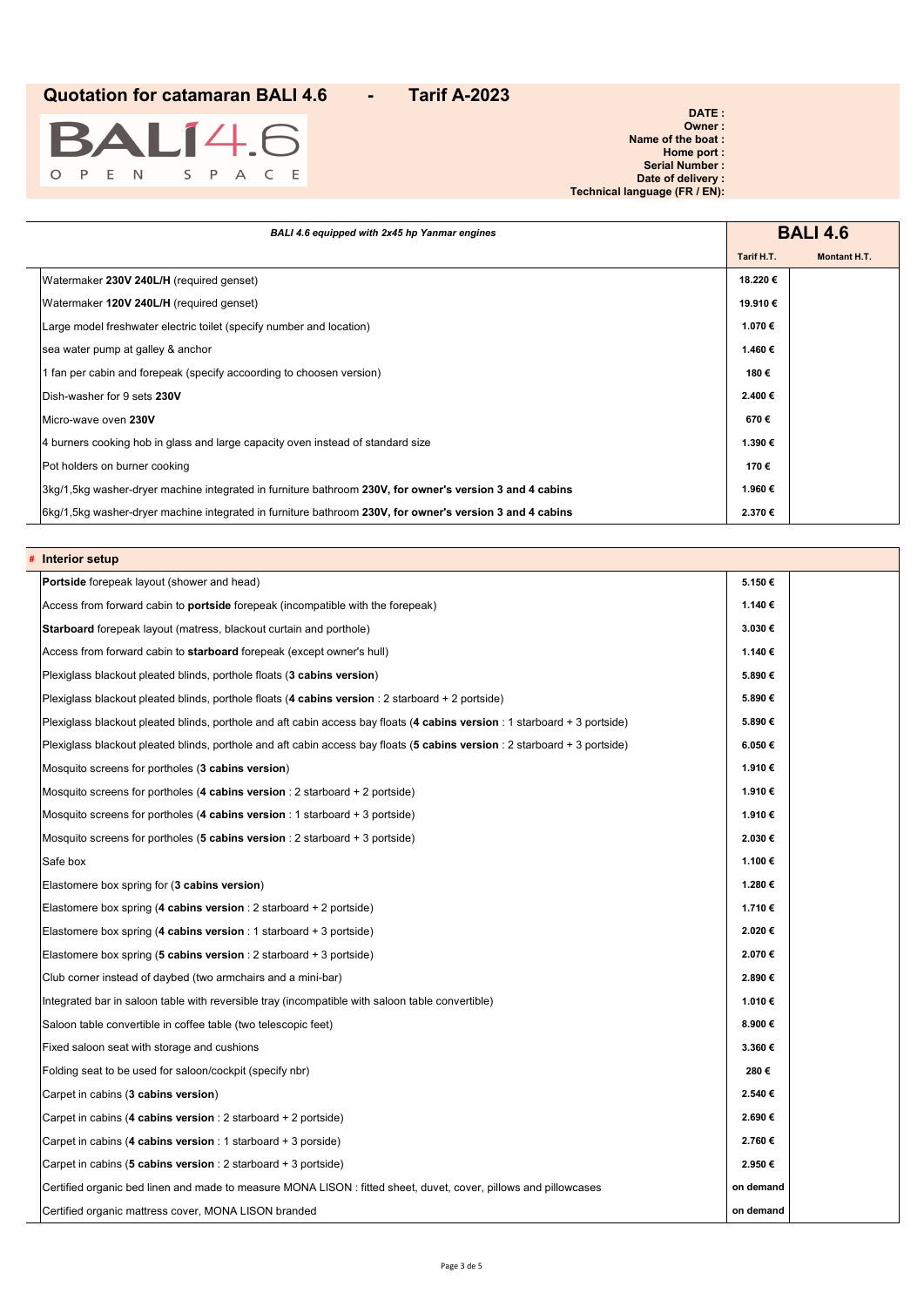

**DATE : Owner : Name of the boat : Home port : Serial Number : Date of delivery : Technical language (FR / EN):**

| BALI 4.6 equipped with 2x45 hp Yanmar engines |            | <b>BALI 4.6</b>     |
|-----------------------------------------------|------------|---------------------|
|                                               | Tarif H.T. | <b>Montant H.T.</b> |
|                                               |            |                     |
| Upholstery color                              |            |                     |

| Indoor and outdoor upholstery color Beige Grey | Standard |  |
|------------------------------------------------|----------|--|
| Indoor and outdoor upholstery color Eglantine  | 680€     |  |
| Indoor and outdoor upholstery color Pebble     | 680€     |  |

| <b>Exterior setup</b>                                                                                                      |           |  |
|----------------------------------------------------------------------------------------------------------------------------|-----------|--|
| Hard top with plexi panels and led lights                                                                                  | 47.470€   |  |
| Large fixed Bimini (stainless steel frame, LED, lighting, canvas and clears for excellent view on mainsail) in Taupe color | 16.180€   |  |
| Forward cockpit fixed table                                                                                                | 3.390€    |  |
| Flybridge upholstery (cushions: seats and backrests)                                                                       | 4.240€    |  |
| Flybridge table with telescopic leg                                                                                        | 1.500 €   |  |
| Transparent (crystal PVC) and taupe canva kit for flybridge closure (hard top option obligatory)                           | 5.320€    |  |
| Transparent (crystal PVC) and taupe canva kit for flybridge closure (large bimini option obligatory)                       | 6.250€    |  |
| Sun awning in Taupe color for forward cockpit + topping lift                                                               | 5.330€    |  |
| Aft in Taupe color cockpit sun awning                                                                                      | 1.760€    |  |
| External roof curtains for sun protection of the saloon (White Batyline fabric)                                            | 2.380€    |  |
| Set of protection for steering console in Taupe color                                                                      | 720€      |  |
| Set of folding sun loungers foredeck                                                                                       | 3.190€    |  |
| Flybridge sunbathing cushions (with backrests)                                                                             | 3.630€    |  |
| 4 big comfortable pillows                                                                                                  | 1.520€    |  |
| Natural teak on rear platform, aft cockpit and transom                                                                     | 12.820€   |  |
| Natural teak on forward cockpit                                                                                            | 4.600€    |  |
| Natural teak fly and access steps to fly                                                                                   | 5.810€    |  |
| Covering                                                                                                                   | on demand |  |
| Permanent transom protection                                                                                               | 740€      |  |
| Stern spring cleats                                                                                                        | 530€      |  |
| Polywood outbord engine bracket on aft beam                                                                                | 540€      |  |
| Foldable composite gangway 2,60m with stanchions, bag & female deck fitting                                                | 2.960€    |  |
| LED submarine lighting blue under each transom (4 spots)                                                                   | 4.640€    |  |
| Plancha with gas installation                                                                                              | 1.960€    |  |
| Electrical davit                                                                                                           | 4.190€    |  |
| 3,40m hypalon dinghy (max size) without console + outboard 20hp Honda + slings                                             | 14.180 €  |  |
| Set up when dinghy provided by the owner (max load equipped 150kg)                                                         | 970€      |  |

| <b>Electronics - Hifi</b>                                             |        |  |  |
|-----------------------------------------------------------------------|--------|--|--|
| Southern hemisphere compass                                           | 70€    |  |  |
| Hifi Radio Fusion 6 HP bluetooth (salon, flybridge and front cockpit) | 2.150€ |  |  |
| Wifi Antenna                                                          | 1.670€ |  |  |
| VHF backup antenna on masthead                                        | 300€   |  |  |
| Radar Raymarine with bracket                                          | 4.440€ |  |  |